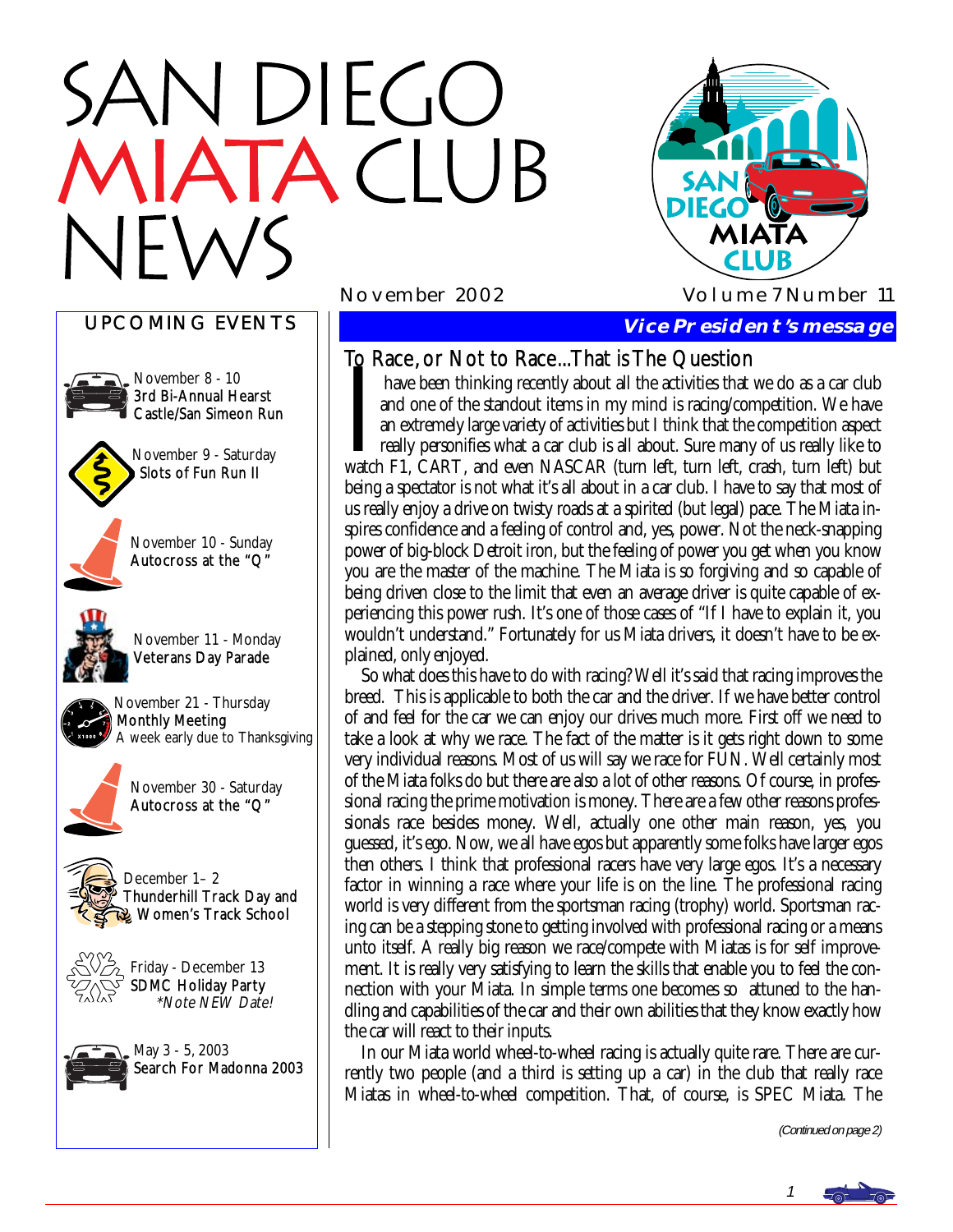**Vice President's Message** (Continued from page 1) problem is you have to strip your car down and meet all kinds of rules to compete. This requires a lot of devotion and also a fair-sized bank roll.

 We do have a goodly number of folks who really enjoy going to track days, but those are actually controlled schools and we are not really racing each other. Track days are not a bad thing, in fact they are an absolute blast with minimal risk to life and Miata. You can learn a great deal and have a lot of fun doing it. The nice thing is you can pretty much have a stock Miata. Most tracks require a roll bar, but there are a few tracks (Streets of Willow) that are small enough and slow enough that the requirement is dropped. Wear and tear on your Miata is moderate (especially brakes and tires) but when you consider only doing 2 or 3 track days a year it becomes quite acceptable.

 The last form of racing is what we call autocross. As most of you know, autocross is a timed event held on a large (fairly) flat area. Accidents are rare and car wear and tear is minimal. Of course you do eat up tires over time but nowhere near the wear rates at an actual race track. If you consider that the average time you are on course is about 60 seconds (for 3 laps, about 3 minutes total) you can see the wear exposure is minimal.

 Miatas are perfect for autocrossing. They are perfectly balanced front to rear (weight distribution) and handle…well you know how they handle. On the tighter autocross courses the times between showroom stock Miatas and showroom stock Corvettes get extremely close. This just goes to show the extremely fine handling that the Miatas produce. And in case you aren't aware, the Corvette is the best performance bang (in it's price range) for the buck next to the Miata. But the real difference between the two is that the Miata is just plain more fun

(Continued on page 15)

### **Mission statement**

The purpose of the club is to<br>promote the enjoyment of, and enthusiasm for, one of the world's most exciting sports cars the Mazda Miata.

 Owning and driving a Miata is one of life's great pleasures, and adding the company and camaraderie of like-minded enthusiasts only enhances the experience. Won't you join the fun as we enjoy the beauty of San Diego County from the seat of a very special little roadster? Let's have fun driving our Miatas!<br>**BECOMERGE DESCRIPTION** 

### **Newsletter Team**

ANTHONY "NEVADABOB" WILDE - Editor [newsletter@sandiegomiataclub.org](mailto:newsletter@sandiegomiataclub.org) VOODOO BOB KRUEGER [vbob@teamvoodoo.com](mailto:vbob@teamvoodoo.com) DIANE LONG [djaws@san.rr.com](mailto:djaws@san.rr.com) TOM SPRAGUE [tspraguepr@aol.com](mailto:tspraguepr@aol.com) Copies by SEAN O'CONNOR SIGN UP (858) 486-6771



If you have recently been to the<br>SAN DIEGO MIATA CLUB web site ([www.sandiegomiataclub.org](http://www.sandiegomiataclub.org)), you probably have noticed a new banner advertising SERIOUS AUTO. This new program is called the Serious Auto Affiliate Program. When a club member (or whoever) clicks through that link and buys something, SDMC gets a 3% commission on the purchase. The Board felt this is a win-win situation for the club in that it costs us absolutely nothing and we may be able to gain some revenue from the transactions. The Serious Auto Affiliate program is successfully being used by many other Miata clubs around the country. So, if you are planning to purchase something from SERIOUS, please click through the SDMC web

### **Board of Directors**

Executive Board **President**  SAL CAUSARANO (760) 787-0624

[president@sandiegomiataclub.org](mailto:president@sandiegomiataclub.org)

**Vice President**  STEVE KENNISON (858) 271-8498 [vicepresident@sandiegomiataclub.org](mailto:vicepresident@sandiegomiataclub.org)

**Secretary**  VERONICA DIDIER (619) 421-8024 [secretary@sandiegomiataclub.org](mailto:secretary@sandiegomiataclub.org)

**Treasurer** 

JIM BROKAW (619) 421-2110

[treasurer@sandiegomiataclub.org](mailto:treasurer@sandiegomiataclub.org) Administrative Board

**Membership** 

DAVE MARTIN & GALE CHAN (619) 582-2448 or (858) 492-9227

[membership@sandiegomiataclub.org](mailto:membership@sandiegomiataclub.org)

**Events Coordinator**  STEVE WAID (760) 432-0727

[events@sandiegomiataclub.org](mailto:events@sandiegomiataclub.org)

**Club E-mail Postmaster/Webmaster**  ROBERT "JTBOB" HOLLAND (858) 549-4011

[webmaster@sandiegomiataclub.org](mailto:webmaster@sandiegomiataclub.org) **Club Regalia** 

PAULA KENNISON & ROSALIND SCOTT (858) 271-8498 or (760) 789-3872 [regalia@sandiegomiataclub.org](mailto:regalia@sandiegomiataclub.org)

**Newsletter**  ANTHONY "NEVADABOB" WILDE (858) 693-8095

[newsletter@sandiegomiataclub.org](mailto:newsletter@sandiegomiataclub.org)

To send e-mail to all members of the board: [board@sandiegomiataclub.org](mailto:board@sandiegomiataclub.org)

### **Notices**

The SAN DIEGO MIATA CLUB is a non-profit California corporation. The *SAN DIEGO MIATA CLUB NEWS* is the monthly newsletter of the SAN DIEGO MIATA CLUB. Use of articles or stories by other Miata clubs is hereby granted, provided proper credit is given. Submissions to the newsletter are welcomed and encouraged. Where possible, please e-mail your submissions to the newsletter editor. Submissions can also be mailed to the club's post office box.

**Submission deadline is the 15th of each month.** 

*Editor reserves the right to edit all submissions.*

The SAN DIEGO MIATA CLUB has established a dedicated World Wide Web Home Page at:

[www.sandiegomiataclub.org](http://www.sandiegomiataclub.org) Dedicated 24-hour voice message line: (619) 582-2448

> **SAN DIEGO MIATA CLUB** P.O. Box 23081 San Diego CA 92193

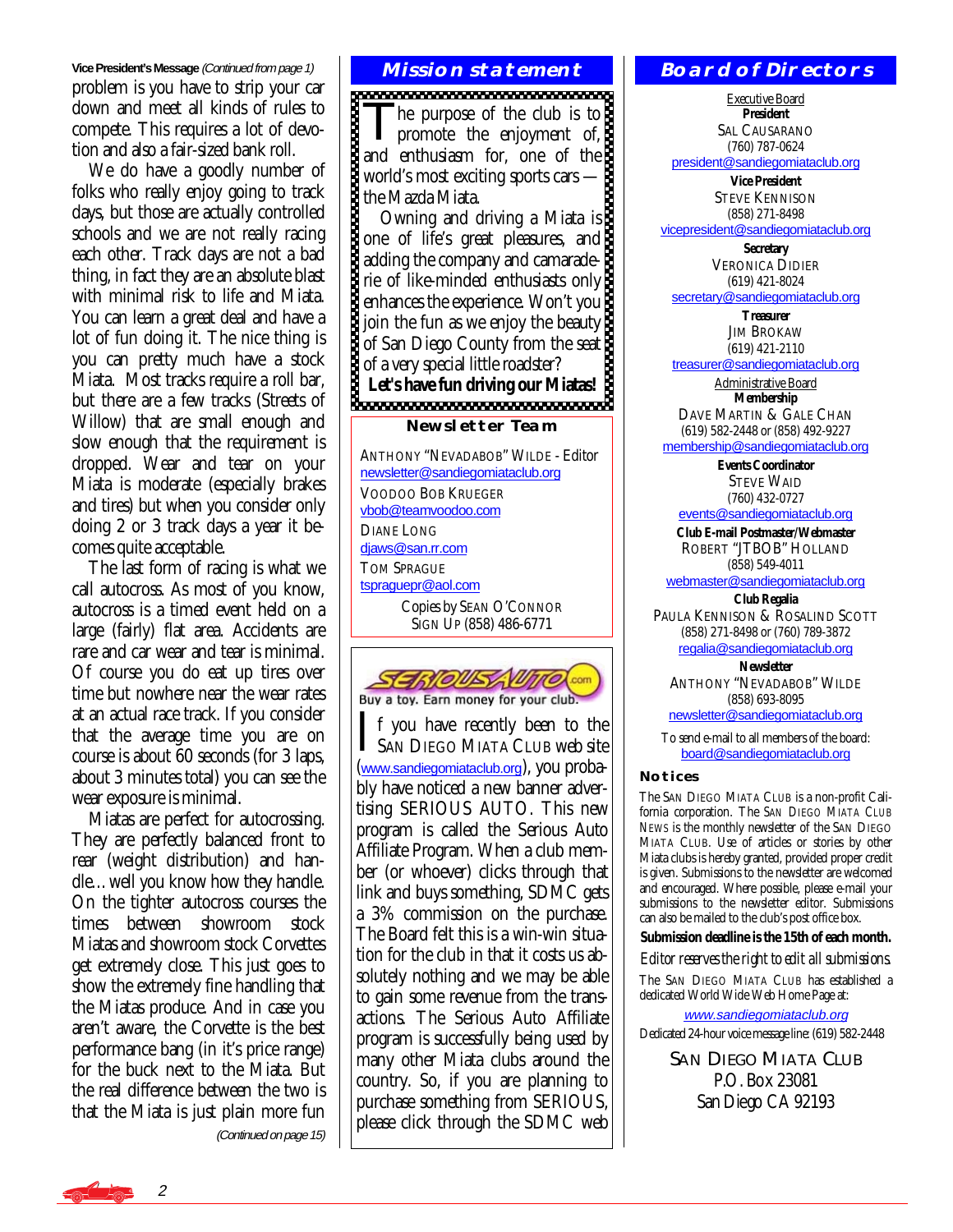### **Upcoming Events for the month of November**

3rd Bi-Annual Hearst Castle/San Simeon Run

**Dates:** November 8 – 10



**Meeting Time** Drivers Meeting 8:30 a.m.—*sharp* 

### **Departure Time:** 9 a.m.—*sharp*

**Meeting Place:** Madonna Inn Parking Lot, San Luis Obispo, CA

**Contacts:** BARI RUSSELL,

[barirussell@earthlink.net](mailto:barirussell@earthlink.net)

 (949) 588-1531 or (714) 856-9890 BILL HYDE, wnhyde@earthlink.net

 (714) 525-5831 or (714) 225-1319 Please contact Bari Russell when you have made your reservations or if you have any problems.

### Slots of Fun Run II



- **Date:** Saturday, November 9 **Meeting Place:** Tom's #23 on the Southwest corner of 5th Ave. and Centre City Pkwy., Escondido.
- **Meeting Time:** Arrive early to eat! drivers meeting at 8:45 a.m., first car out at 9 a.m.

**Run Leaders:** NICK & SHARON PONCE, (760) 743-6665 or [CNickRun@aol.com](mailto:CNickRun@aol.com)

*This run qualifies toward Mileage Award* 

This year there will be a new route. We'll travel some of our favorite north county roads and try our luck at five casinos. Two of the casinos are new, the Vegas style Harrah's and Pechanga. We'll leave at 9 a.m., then after 80+ miles of twisty roads and spending some time at each casino we'll finish the run at Casino Pauma where we can eat!

### Autocross

**Dates:** Sunday, November 10 **Time:** 9 a.m. **Place:** Qualcomm Stadium Mission Valley, west lot. DCCSD championship.

### Veterans Day Parade

**Date:** Monday, November 11 **Time:** 11 a.m. **SDMC Coordinator:** SCOTT LANGHOFF [slanghoff@cox.net](mailto:slanghoff@cox.net)

Home: (619) 470-7860 Office: (619) 400-5323 Cell: (619) 884-5917 FRS Radio: Channel 7, no CTC, Call sign "Scott"

With a theme of "Let Us Not Forget!", the 2002 edition of the San Diego Veterans Day Parade will be held on Harbor Drive from Grape Street to Seaport Village. The parade is developing into a major event, with numerous floats and rolling displays, military vehicles, marching bands, and military and veterans units. We will be honoring the sacrifices made by our veterans, past and present.

 As always, there will be dignitaries, which is where the SAN DIEGO MIATA CLUB comes in! This is a perfect venue for us to demonstrate our community spirit and advertise the club! The club has contributed significantly to the success of the parade over the past few years, and come to the parade's rescue in the 11<sup>th</sup> hour of the  $11<sup>th</sup>$  day of the  $11<sup>th</sup>$  month in the past. We have several prominent dignitaries slated for this year's parade, ranging from highly decorated veterans, to former prisoners of war and Medal of Honor recipients.

 All of the dignitaries are fully aware of each driver's personal preferences as to seating in the vehicle (i.e. rear deck vs. passenger seat). Placards will be provided for the dignitaries, you are encouraged to decorate your car in patriotic themes if you desire. All participants will run in the parade, even if we run out of dignitaries!

 Staging begins at 8:30 a.m. Directions to the check-in point on the corner of Ash Street and Harbor Drive.

*I-5 from the north:* take Pacific Highway offramp, continue south on Pacific Highway to Ash Street (just past back side of County Administration Building on your right), right on Ash Street (west) one block to Harbor Drive (check-in point).

*I-5 from the south:* take the "Cruise Ship Terminal/Airport" exit, Hawthorne, west on Hawthorne to Pacific Highway, left (south) on Pacific Highway to Ash Street (just past back side of County Administration building on your right), right on Ash Street (west) one block to Harbor Drive (check-in point).

Vehicles will be staging northbound on Harbor Drive just off the southwest corner of the County Administration Building.

### **\*Email or call Scott to register to participate in this event.**

### Monthly Meeting

A week early due to **Thanksgiving** 



**Date:** Thursday, November 21 **Time:** 6 p.m. **Place:** Boll Weevil 9330 Clairemont Mesa Blvd. (at Ruffin Road), San Diego (858) 571-6225 This event is the single best way to meet your fellow club members, ask questions, share stories, etc. *Don't miss the fun!*  Autocross

**Dates:** Saturday, November 30 **Time:** 9 a.m. **Place:** Qualcomm Stadium Mission Valley, west lot. SDAD championship.



If you want to earn the always desir-<br>able SAN DIEGO MIATA CLUB<br>magnetics in your ser selen than the magnetics in your car color, then the only requirement is that the event be a driving event. A caravan to an event does not qualify…such as the trip to the Getty Museum. However, if an indirect "run" to an event is put together, then the magnetics are earned.

 Contact STEVE WAID, events coordinator at [events@sandiegomiataclub.org](mailto:events@sandiegomiataclub.org).





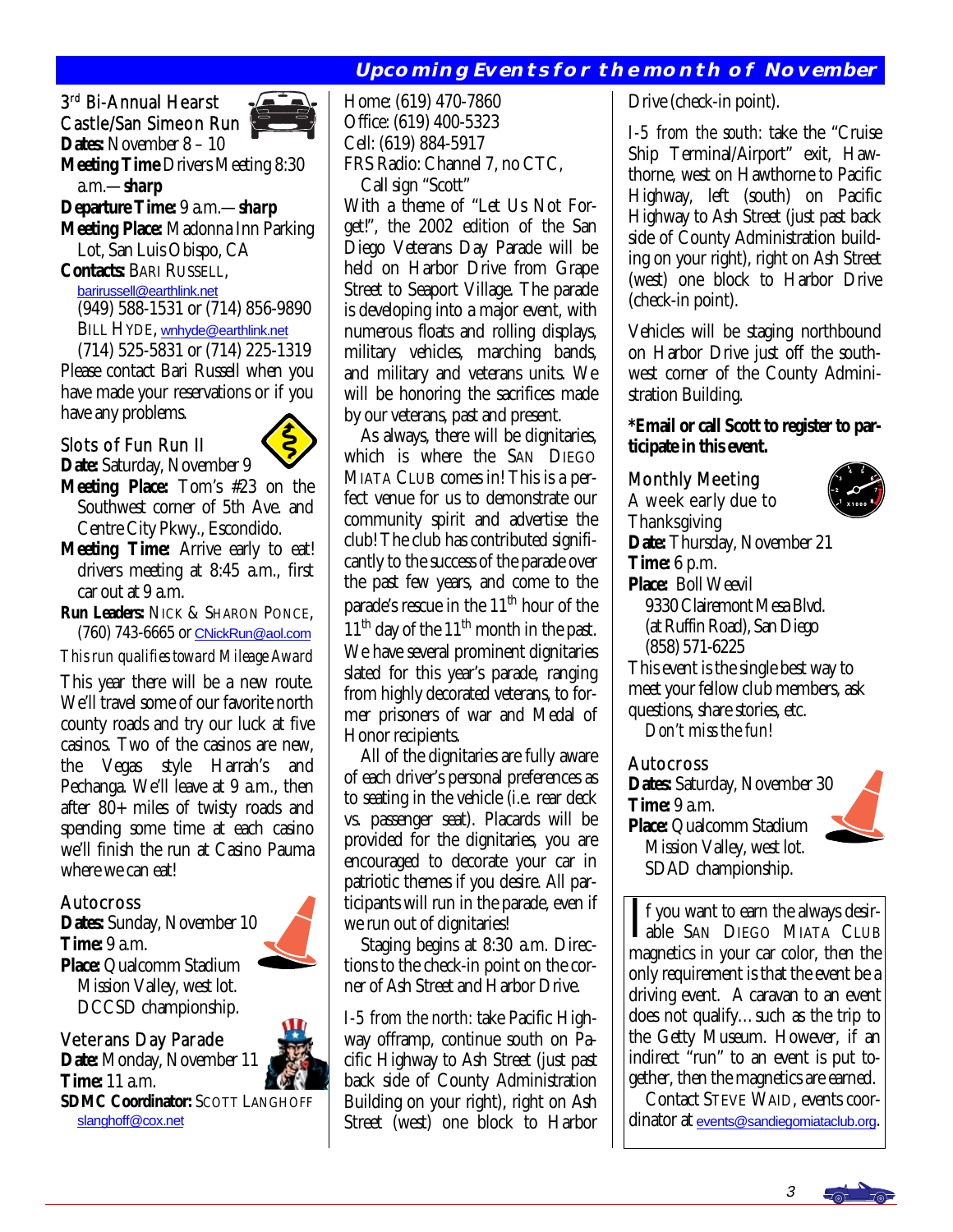### **future events**

### Thunderhill Track Day and Women's Track School **Dates:** December 1-2

**Place:** Thunderhill, Willows, CA\* **Contact:** Aaron Tachibana, [tach9@attbi.com](mailto:tach9@attbi.com)

**Cost:** \$390 for the two days.

This will be the first time that Aaron has organized a Women's Track School as a part a track day. One of the usual designated sessions will be for women participants only. Special guest instructor for the women only group will be Peggy Hale...as well as a cast of great instructors, including Rick Weldon.

 This is a two day event...so there will be plenty of time to get instruction and lots of track time! We will be running the full 3.2 mile course with maximum track time during the two days! Included in the cost is a catered BBQ by MO's BBQ—they are awesome! We'll also be raffling off two (2) sets of Toyo tires and a host of really cool stuff, like a performance brake kit from MPCA, Toyo shirts, bags and hats, Royal Purple oil, a helmet and more!

 If you'd like to participate, please send Aaron an e-mail and he'll return your confirmation, or sign-up and pay online at <u>[www.m-pca.com](http://www.m-pca.com)</u>. This track event is space limited—first come, first served. There are only a few places left!

\* Thunderhill is located just off Interstate 5, about an hour north of Sacramento.

### San Diego Miata Club Holiday Party

**Date:** Friday, December 13 Time: Appetizers @ 6:30 p.m. Dinner @ 7:30 p.m.

**Location:** San Vicente Inn (San Diego Country Estates), 24157 San Vicente Road, Ramona, CA 92065 **Hosts:** MIKE & ROBIN FAIRCLOTH, (760) 789-5171 or [hawkinlady@aol.com](mailto:hawkinlady@aol.com)

### Search for Madonna 2003

**Dates:** May 3-5, 2003 **Place:** The Madonna Inn San Luis Obispo, CA

**Coordinator:** STEVE WAID,

 (760) 432-0727 or [swaid@cox.net](mailto:swaid@cox.net) The block of rooms is reserved, and the banquet room is set.

 In the Sunday, August 4th issue of the San Diego Union-Tribune there was a nice article in the Travel Section, page D12, entitled "In the pink at the Madonna Inn." A full page article with color pictures describes the "majesty" of Alex and Phyllis' masterpiece. Take a look.

 It is not too early to select and reserve your room for next year's search. Go to [www.madonnainn.com](http://www.madonnainn.com) and view the 109 rooms. Call the Inn and reserve mentioning the Miata Club group. Pricing for the base rooms will be blocked at the 2002 price.

### **Regalia**

### Got Zoom?

zoom ---------------------------- T-Shirts Zoom ------------------ Sweatshirts ZOOM ----Pins & Decals!

ZOOM, ZOOM, ZOOM...Get your SDMC Regalia directly from the Regalia Gals (ROZ & PAULA) at the upcoming monthly meeting.

 Zoom on down and pick up a few great club items to show off your enthusiasm for the incredible Mazda Miata, and the SAN DIEGO MIATA CLUB.

 Got special sizes, items you want? Call or e-mail ROZ or PAULA and let them know and they will personally hand deliver the items to you at the meeting.

ROZ SCOTT & PAULA KENNISON (760) 789-3872 or (858) 271-8498 or [regalia@sandiegomiataclub.org.](mailto:regalia@sandiegomiataclub.org)



### Miata Performance Driving School

**Dates:** March 28-30, 2003 **Where:** Thunderhill Sports Park **Cost:** \$350

**Contact:** Ken Freeze, (925) 370-8262 This course teaches Miata owners the basics of high speed driving, equipment, human limitations, proper steering techniques, and lots of other skills necessary for safe performance driving.

 The weekend is packed with activities beginning on Friday with a dinner, followed by classroom-style lectures and training from SCCA instructors. Saturday morning the action turns to the track with some more instruction, both in and out of the Miata. Most of Saturday and Sunday will be spent on the track with some time between sessions to talk to fellow Miata owners and see some of the latest Miata accessories. Plans for Saturday night this year call for a BBQ at the track if construction of a new building at the track is completed in time. This dinner gives students and instructors the opportunity to talk over the day's activities.

 The class is limited to 80 students with 45 instructors, making for a less than 2 to-1 student/instructor ratio, a ratio higher than driving schools costing thousands of dollars.

 There's nothing quite like having a Sport Car Club of America instructor right next to you as you drive lap after lap on a race course, helping you to learn of just what you and your Miata are really capable.

 You can register via the Internet by going to the Miata Performance Driving School Web site at [www.teammiata.com/](http://www.teammiata.com/thunderhill/school.htm) [thunderhill/school.htm](http://www.teammiata.com/thunderhill/school.htm). Fill out the online form, or download the PDF file and print it out and send it in with your check. If you don't have Internet access, send a selfaddressed, stamped envelope to: Ken Freeze, Miata School, 1521 Ridgewood Dr., Martinez, CA., 94553 and a complete packet will be sent to you. But hurry – the past two years the class was full by the first of December.



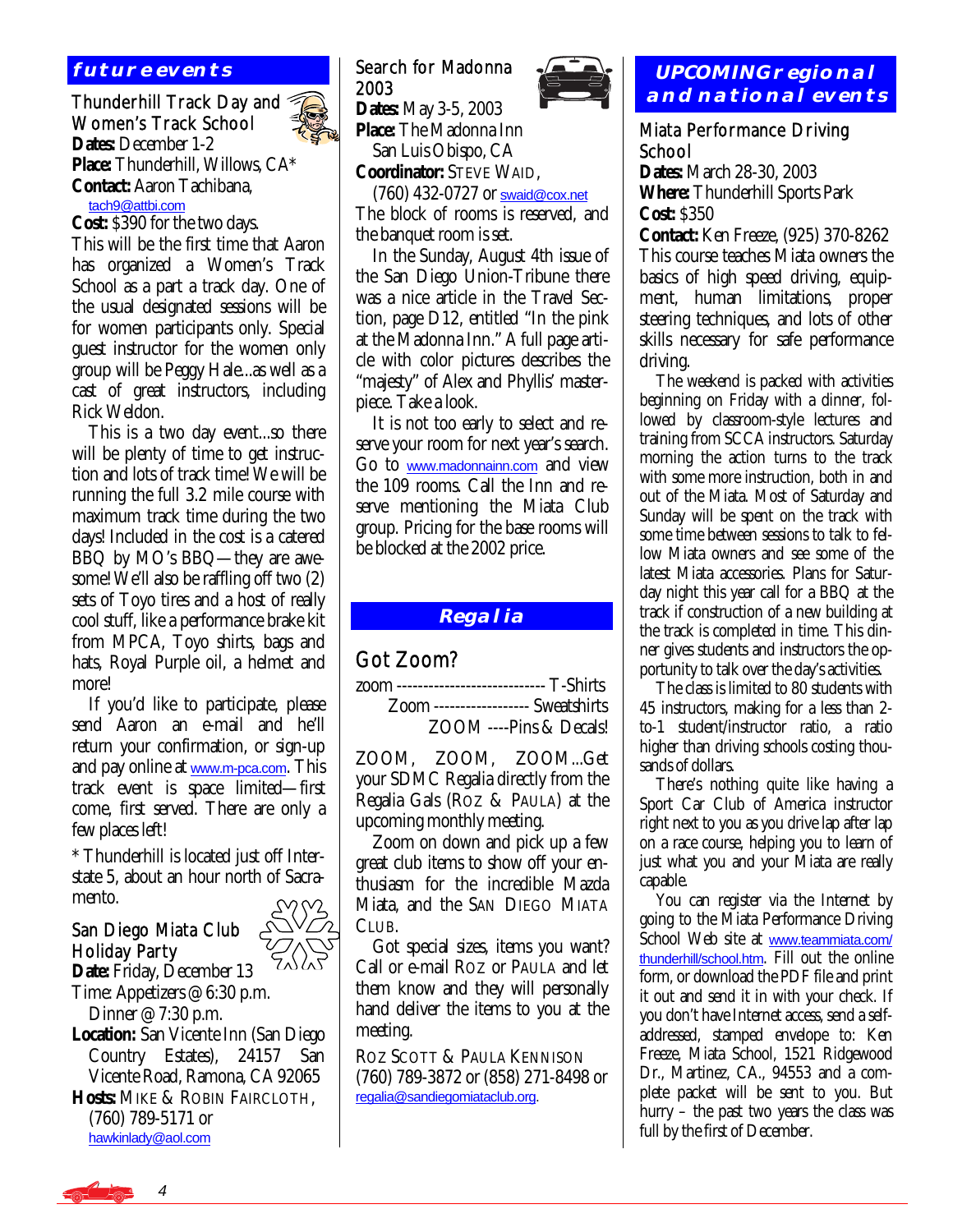**San Diego Miata Club** Cordially invites you to their annual

# **HOLIDAY PARTY**

Friday - December 13, 2002

Cost: \$18 per person

 $\sigma t$ The San Vincente Inn & Country Club (San Diego Country Estates) 24157 San Vincente Road Ramona, CA 92065

Appetizers @ 6:30 PM Holiday Dinner Buffet @ 7:30 PM

Cocktails available in the Lounge

Our club's "famous" Gift Exchange will be held after dinner. Please bring a wrapped gift if you'd like to participate in this hilarious event!

Dancing provided in the Lounge @ 9:00 PM by "Nitro Express"

> Reservations are required - please RSVP *<u>Vour hosts: Robin & Mike Faircloth</u>* Hawkinlady@aol.com 1760-789-5171

> > 5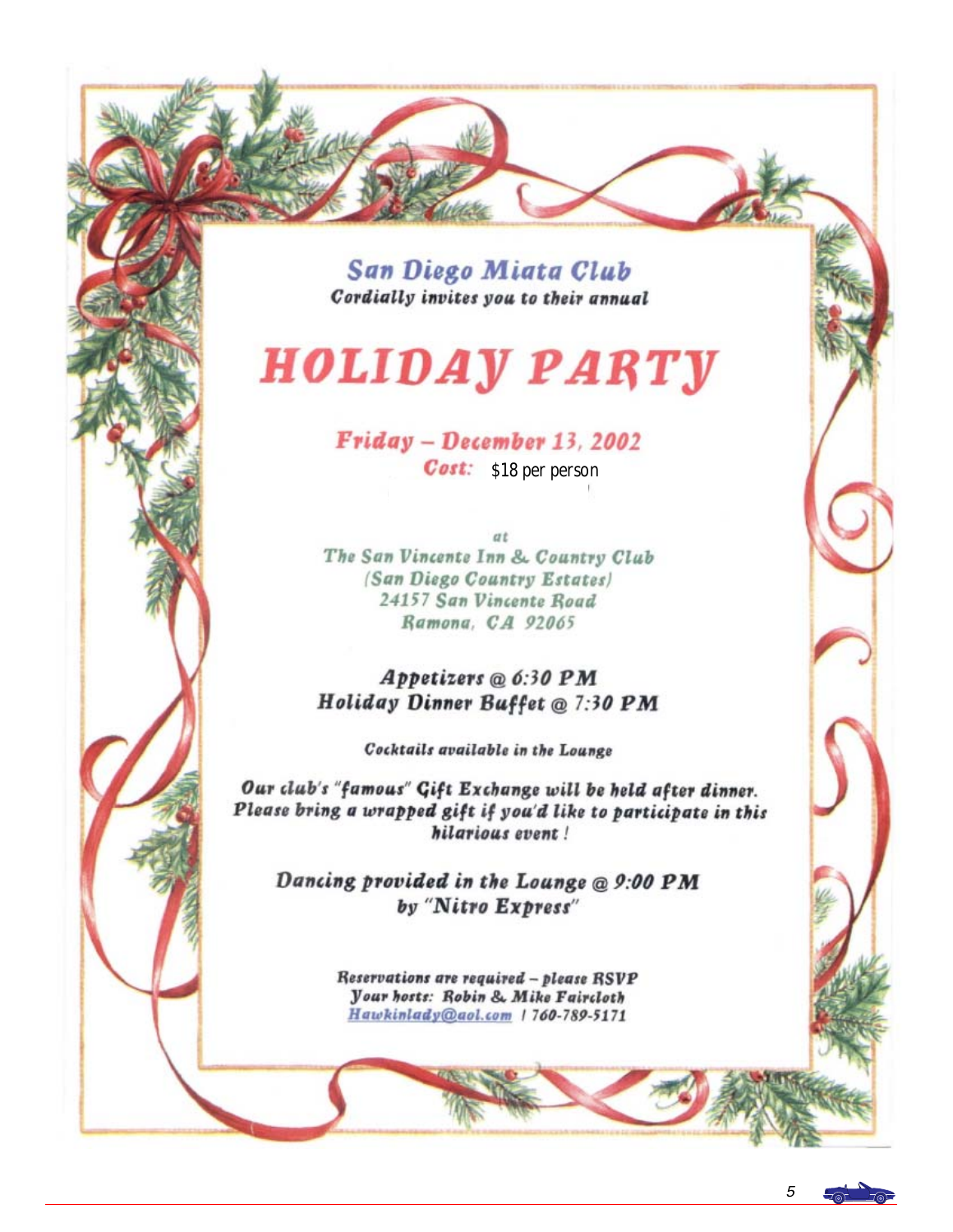### **member profile**



### — SCOTT & JOANNA LANGHOFF

**I** bought "Mariner," a 1990 Mariner<br>Blue base model, in August of 1993 at a used car lot in Poulsbo, Washington. The car had 58,000 miles on it and hadn't been maintained very well.

 At the time, I was stationed at the Naval Undersea Warfare Center in Keyport, Washington, working at the Naval Submarine Base at Bangor as Staff Navigator, Craftmaster, and Range Liaison Officer. I also was Public Events Coordinator for the center, and choreographed the center's support of four Seattle Seafair celebrations from 1992 to 1996, including double Blue Angels air shows each year, the 1994 Portland Rose Festival, and the Nanaimo (British Columbia) bathtub race to Vancouver in 1994 and 1995. I also coordinated support for various other celebrations in Western Washington and British Columbia, including numerous parades.

 Shortly after I purchased my Miata, I met a retired Navy Commander who was also a Miataphile and a member of the Puget Sound Miata Club. He invited me over to examine my Miata, and mentored me on how

to fix and maintain it until I transferred to San Francisco in 1996. I tried to join the Bay Area Miata Association (BAMA) while in San Francisco, but the snobs never returned my calls or e-mails!

 My radio call sign in the Navy was "Ancient Mariner," so in 1995 I got personalized Washington plates reading "Mariner." It was great fun to drive around downtown Seattle and see heads turn, the spectators thinking I was one of the Seattle Mariners. I kept those plates until my retirement from the Navy last year, and couldn't get the same plates in California, so I temporarily have "Maraner." I keep checking every once in a while to see if "Mariner" is available.

 I found out about SDMC when I was surfing the Internet. I was transferred to San Diego in November of 1997 aboard the USS Constellation, and shortly after that we eagerly joined SDMC.

 I met my bride, JoAnna, in late 1995, and we were married on Oahu at the Pearl Harbor Naval Station Chapel in 1996. She has been employed as a Paralegal for the Veterans Administration's Regional Counsel's Office in Los Angeles since 1998, and works at their satellite office at the VA Regional office in Mission Valley.

 JoAnna is a "Puddle Pirate," a US Coast Guard veteran, and together we are members of American Legion Post 434 in Chula Vista and the South Bay Rod & Gun Club. I am also a member of Veterans of Foreign Wars Post 11387 in Paradise Hills, the Blinded Veterans Association, the Disabled American Veterans, the San Diego Chapter of the Navy League, as well as a participating member of the San Diego County Veterans Advisory Board and the United Veterans Council of San Diego County. I also serve on the San Diego Veterans Day Parade Committee.

 I've had many favorite runs, among them the "Where the Hell is Boulevard?" fun run in March of 2000, the Camp Pendleton tour and Champagne Run in February 1999, the Puerto Nuevo Lobster Lunch Fun Run and Ensenada overnighter in June of 1998, the Old Rusty Trucks and other Oddities Fun Run in May of 1998, and the Shambala Run in November of 1997.

 JoAnna's favorite run was Madonna II in May of 2000. Unfortunately, I was out to sea for that one (hmmm?), but we returned there together last year.

 So many good times, so many good memories. With more to come.

— SCOTT LANGHOFF

*To be included in our ongoing series of Member Profiles, write a short (200-400 word) summary and email it to:* 

[newsletter@sandiegomiataclub.org](mailto:newsletter@sandiegomiataclub.org) *You can also mail it to the Club P.O. Box. Please include a photo. We want to be able see your face. — Your photo will be returned.*

6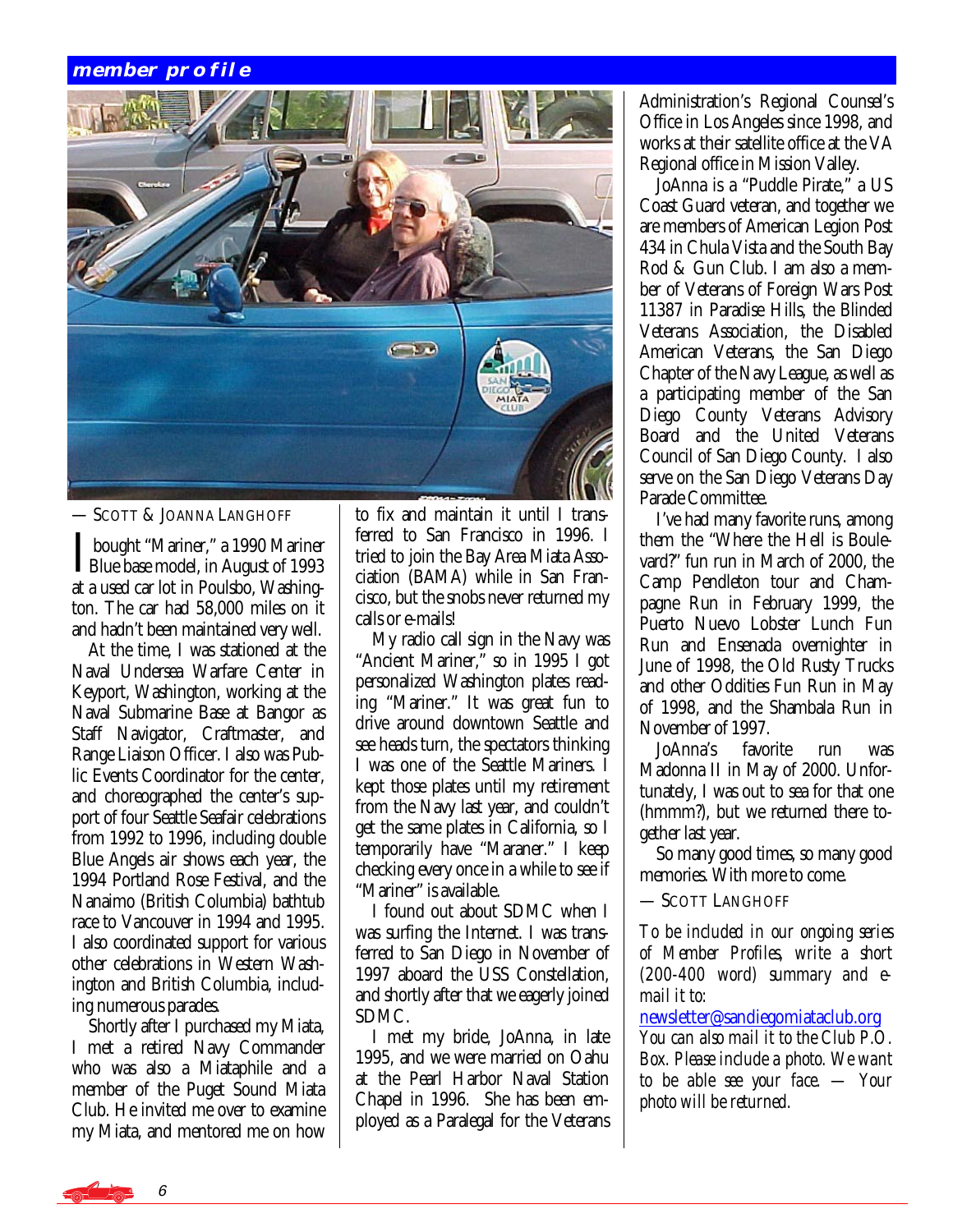### **membership information**

### **Veterans**

lere we are in November, the month we honor our veterans of many horrific wars. It was on the  $11<sup>th</sup>$ hour of the  $11<sup>th</sup>$  day of the  $11<sup>th</sup>$  month that the armistice was signed for World War I—The War to End All Wars.

 In addition to our many civic events during November, it is also a good time to remind veterans of some of the benefits available to them. And one of our own, SDMC member Scott Langhoff, is the Veterans Service Officer for the Veterans of Foreign Wars, serving veterans in San Diego, Imperial, and Riverside counties.

 Scott, a recent Navy retiree himself, can assist other veterans and their dependents in completing the appropriate documentation to request benefits, and will represent them in the appeals process if that becomes necessary.

 Scott says "There is an absolute plethora of benefits available to those who served to keep us free. Medical care, disability compensation or pension, educational benefits, special monthly compensation, and special allowances for those with special needs are just a few."

 There are also six other Veterans Service organizations located adjacent to his office in the VA Regional Office in Mission Valley. They are the Blinded Vets of America, Disabled Vets of America, Military Order of the Purple Heart, American Legion, Paralyzed Vets of America, and the American Veterans. You can contact Scott's associate, Natasha Knight, at (619) 400-5322 to get a referral to one of these other agencies.

 You can also get advice and assistance on California State and County benefits, as well as filing claims for benefits with the VA, from the California Department of Veterans Affairs

(Continued on page 15)

### New Members!

**WELCOME to our newest members (since last newsletter):** 

- PRESTON & LINDA BLEVINS San Diego 2000 Midnight Blue JESSICA HART & ERIC TOMECHAK Oceanside Unreported
- ROBERT HYLAND San Diego 1992 Red
- BOBBI & RON KING Spring Valley 1990 Red
- MATT KIZER & MATT SILVEOUS Moreno Valley 1996 Red
- JOSEPH KREITINGER & YESICA UVINA National City 2002 Crystal Blue LS
- SCOTT LEWIS & JUDY RYAN Chula Vista 1990 White A
- DAWN PEDERSEN & JOHN HULBERT Poway 2001 Crystal Blue DAN WHEELER

 La Mesa 1994 Red B

### Renewing Members (since last newsletter):

JERRY & JANICE BOSTER TOM CLARK RICARDO DA ROSA PHIL DAOUST ED DITTMAN & ALICE ERIKSON ROBIN & MICHAEL FAIRCLOTH DENNIS & MARYANNE GARON JACK GOSNEY BOB & LENITA HAGUE KIRK & ELAINE JONG BOB & ANNICE KITTERER ED & MICHELLE LANGMAID

Membership Statistics

s of October 27, 2002, there are 379 memberships (148 single, 231 dual) for a total of 610 members.

Memberships by Miata Color:

- 92 Red
- 55 White
- 41 **Black**
- 35 **Silver**
- 28 Emerald Green
- 18 Montego Blue
- 16 **Yellow**
- 13 Crystal Blue
- 12 BRG
- 11 Mahogany
- 11 Sapphire Blue
- 11 **Twilight Blue**
- 9 Mariner Blue
- 7 Laguna Blue
- 7 Marina Green
- 7 Midnight Blue
- 6 Merlot
- 6 Starlight Blue
- 4 Titanium
- 1 Evolution Orange
- 1 **Laser Blue**
- 1 Teal (custom)
- 8 Unreported\*
- Unreported means a member does not have a Miata at this time.

KATHIE MCCLELLAND CATHY & JIM PHILLIPS JIM & KAREN POWER **JIM SCHMEDAKE** BILL SHAFFER RICHARD & NANCY STAUDE KEN & CARLA JEAN TOOKER RALPH & CHRIS VASQUEZ TOM VINT & KAREN EAGLETON MELISSA & GARRET WILLIAMS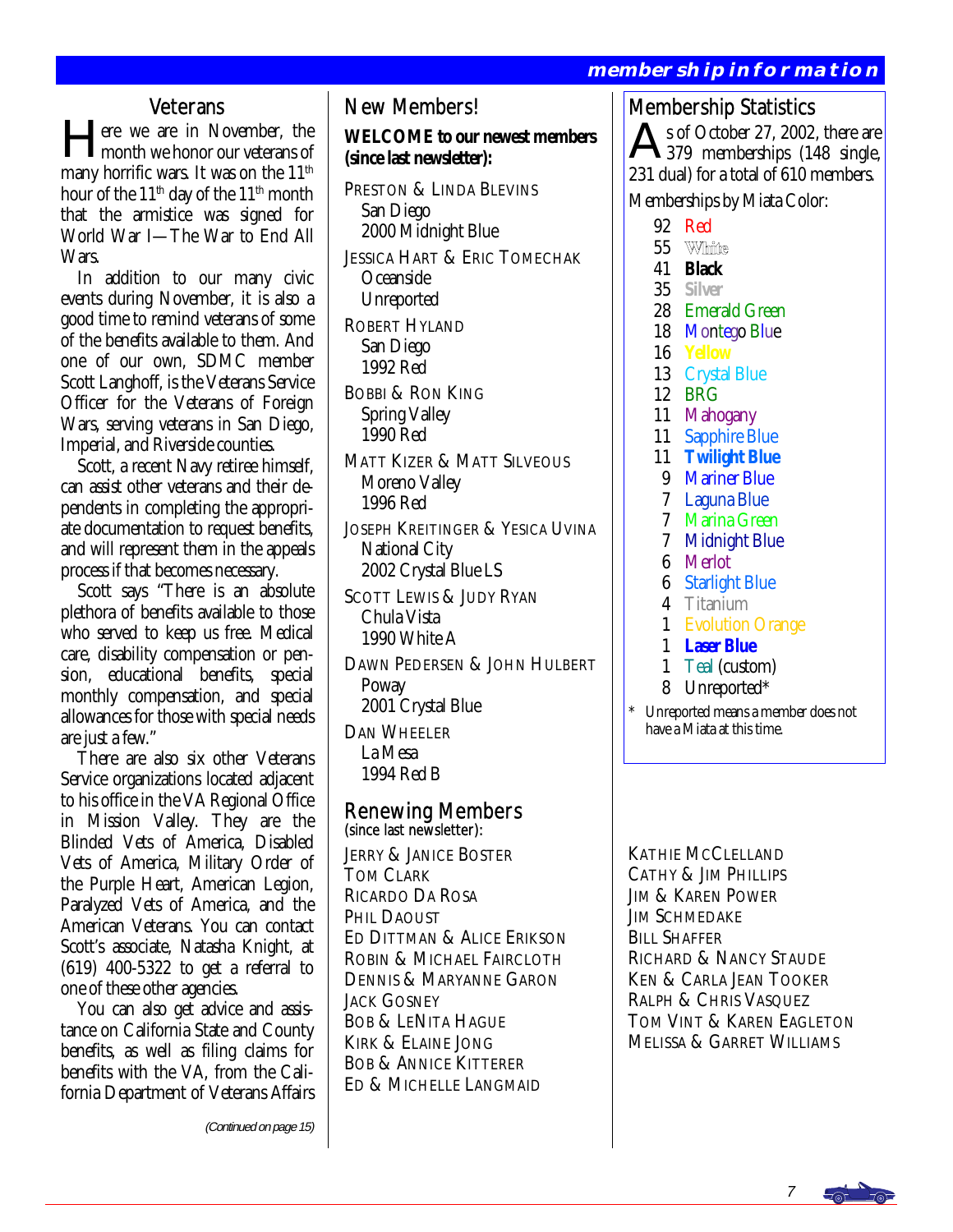

October 19 - Saturday Edelbrock Tour

hile it is true that Edelbrock doesn't currently make any specific products for the Miata, I realized today that this was a "true" Miata enthusiast's event.

How can that be? Well, let me see…

1. The Edelbrock company gave us, as TOM THOMPSON mentioned, the "royal" treatment today. Again, they don't make parts for Miatas, but due to the efforts of ROBYN and MIKE FAIRCLOTH, the Edelbrock people went out of their way to give us a great day!

2. The SAN DIEGO MIATA CLUB members (and SOCALM) in attendance were, in my estimation, real "car people." They were there to see a legendary car performance company and enjoy rubbing greasy elbows with Vic Edelbrock. It didn't seem to matter that there were no Miata parts to be had, everyone was drooling over the flathead Ford, small block Chevy, and hemi Chrysler parts. Not one item in the gift shop said "Miata" but the line to get in never seemed to dwindle!

3. The epiphany came when I realized we were listening to part of an automotive dynasty when Vic Edelbrock was telling us tales of his father and his "suped-up" `32 roadster, or when his

mother spun it out on the front lawn of their home. We were riveted to his off-the-cuff talk about midget races at Balboa Stadium and the Gilmore dirt track. Here was a Southern California performance dynasty, with international recognition, talking to people who can't buy any of his products for their pride and joys. Why was he, and his company, taking the time to do this? It seemed to me that Vic and company realized what all "true" Miata enthusiasts realize, the Miata is a great sports car, in the same vein as all true classic cars have been since Barney Oldfield. There is never one car for all times, places, or people. How boring would that be? A true Miata enthusiast appreciates the Miata for what it is, a significant piece of automotive history, available to us at this time, built upon the experience of true car enthusiasts like Vic, his father, his wife Nancy, and their daughters. Even the employees were real car enthusiasts! The tour guide of my group, Shane, is a racer when he is not working. Also, such is the true car culture nature of this company, when was the last time you saw someone wearing a DA haircut? It was apparent to me that true car enthusiasts recognize each other. We share the same love of the engine noise, smell, and rush of acceleration. The true enthusiasm felt by Vic senior, back in the prewar days at Muroc dry lake, I am sure was the same enthusiasm that each of



**Vic Edelbrock tells the assembled SDMC members about how his father founded the company and the fun they had, and continue to have, running it.** 

us feels every time we run through the twisties or complete a lap on the autocross or track. The same rush a racing enthusiast gets when watching any kind of motorsport is the same each true Miata enthusiast gets watching their brethren roadsters competing in an event.

4. The Miata was designed for the Southern California roads, just like the cars in Vic's little "garage." (Now who wouldn't want that garage?!)

Anyway, even though Edelbrock doesn't make any specific Miata items, *yet* (the Russell line of hose products can easily be used on Miatas), the company still treated us like we were going to be lining up to purchase manifolds, aluminum cylinder heads, exhausts, and shocks by the truck load. They knew we wouldn't but they still treated us like family, like all "true" car enthusiasts are.

What a day!

— ANTHONY WILDE



**Left— An Edelbrock worker places an aluminum cylinder head into the computerized milling machine.** 

8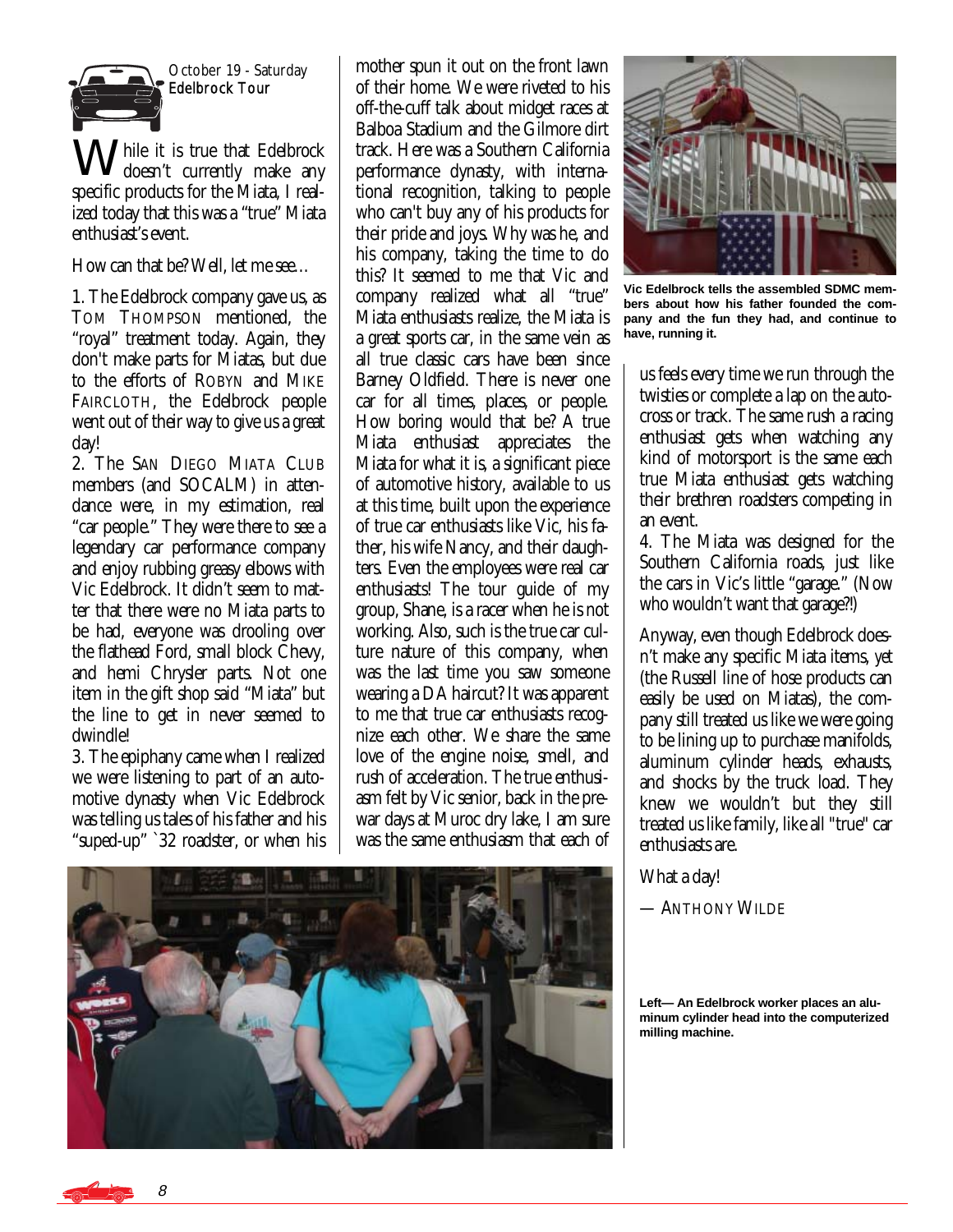

**Above— Just one half of Vic's garage. SDMC members swarm over the cars on display.** 

**Below— The other end of the garage contained more cars, and food! The `66 GT-350 (car 27) was driven the previous weekend at the Coronado Speed Festival by Camee Edelbrock.** 







**Above— Barb Shev, Cindy Paloma, and Art Hamilton examine a shock rod and valve while touring the Edelbrock shock manufacturing area.** 

**Below Left— Larry Dennstedt takes a professional interest in the engine of the Edelbrock midget racer.** 

**Below Right— The line outside the Edelbrock gift shop never seemed to get shorter, as SDMC members snapped up shirts, hats, and jackets. Not one item in the store said "Miata", but that didn't seem to matter.** 





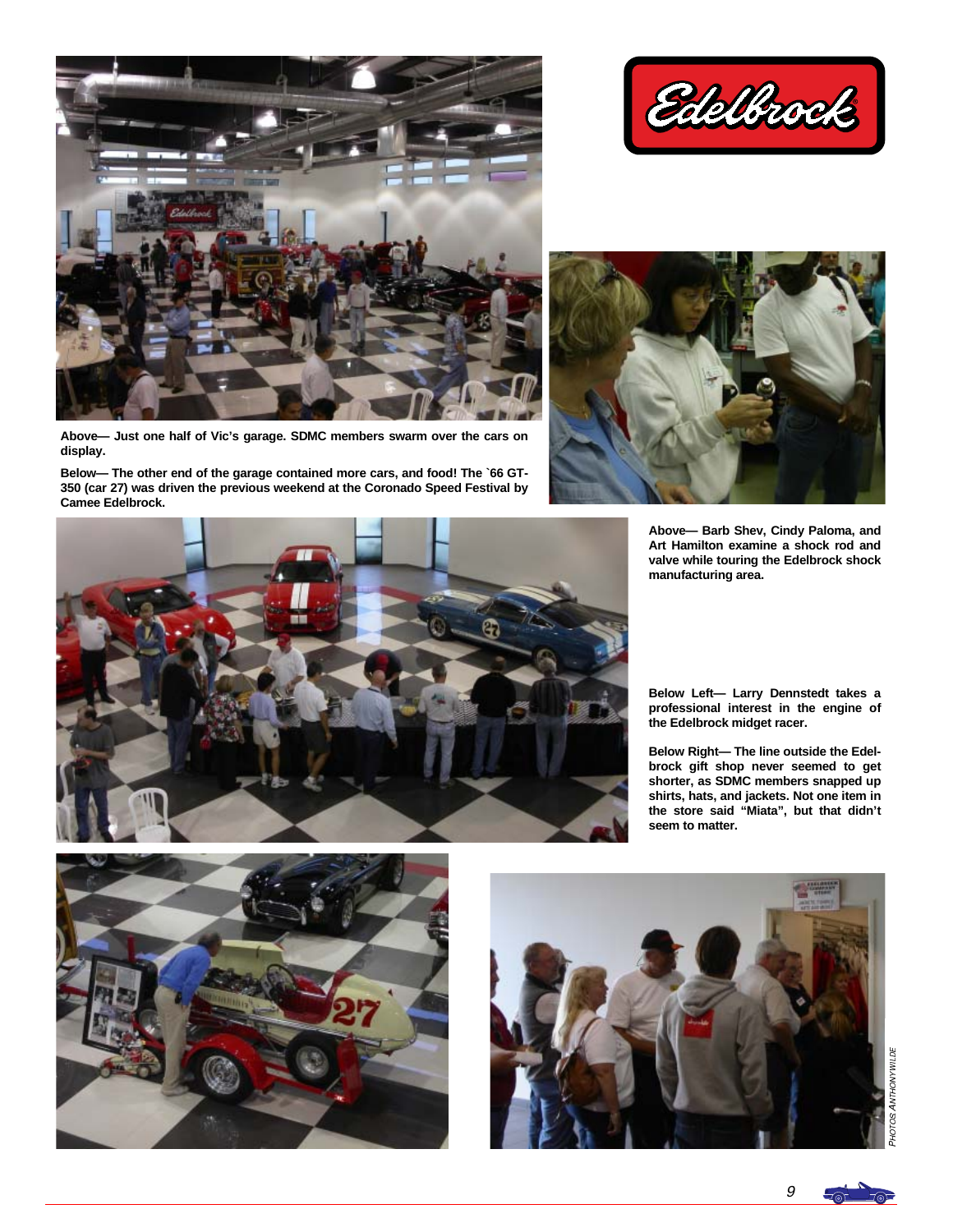**Recently** a small group of **N**Miataphiles gathered to do what we like to do best—eat, drive, and have a good time. The occasion was the great train races at Cajon Speedway. The afternoon started out at about 4:15 p.m. with a good meal at Marie Callendar's in Escondido.

 After dinner, Jerry and Janice were presented with their very own RED magnetics at the obligatory "drivers meeting." Then 10 cars enjoyed the perfect topless driving weather and headed off into a beautiful sunset. Along the way we traveled the familiar San Pasqual Valley Road over to Highland Valley Road and then past Barona Casino on Wildcat Canyon Road to end up at Cajon Speedway.

 Arriving at the Speedway just prior to the main event, we met up with even more members of SDMC. The members who had arrived at the event early saved prime seats so that we could all enjoy great views from the

Nine SDMCers gathered in Carls-bad Saturday evening, September 28, for a concert by the wellknown husband-and-wife folk singers who call themselves Small Potatoes. At least the voices of Rich Prezioso and Jacquie Manning are known to recent Miata buyers with Bose systems.

 The sampler CD has two cuts from the Spuds. One is "The Best Things in Life Are Free." The more memorable song, however, is Jacquie's rendition of "Avocado," which includes this line: "if I ever win the Lotto, first thing I'll buy is a little red Miata convertible...and a ripe avocado."

 Knowing we were attending, Jacquie came looking for us before the performance, and she and Rich graciously stayed late for the picture. (LOU and RUTH STARK left before the photo session.) Jacquie is holding Small Potatoes' mascot: a Mr. Potato Head. Neither Spud had driven a west side of the raceway. Our first race was an exciting and eventful 25-lap prelim stock car race. Up next was an 18-truck 75-lap race. With only one crash during the race, it was a great event. Then came the main event the Coors 100. For NASCAR fans, picture 24 stock cars trying to complete 100 laps on a 3/8-mile oval. The track was just plain crowded. Three crashes and four re-starts later we finally saw the first official lap completed. Then they got down to racing, sort of. 20-plus cautions and 90 minutes later, the Coors 100 was history. Talk about an event-filled (read crashfilled) race! Glad we didn't drive our Miatas in the race. However, all the crash delays became completely worth it when they began the train races. What a sight to see—six teams driving three cars each welded together into a "train" running figure eights on the race track. The race was 12 laps, but I've never seen anything wilder. Ap-

Miata, but a little Photoshop work by ED and MICHELLE LANGMAID appears to have fixed that.

—DAVE MARTIN

parently, the rest of the crowd agreed because both stands were on their feet screaming, laughing, and hooting.

 At the end of the evening, a happy bunch of members (some a little dusty) headed home. If you haven't been to the train races, I'm sure there will be a run next year. Don't miss them; they are truly one of the most unforgettable events you are likely to attend.

— JERRY & JANICE BOSTER



**SDMC president "your pal" Sal Causarano, presents magnetics to Jerry and Janice Boster for their run to the train races.** 



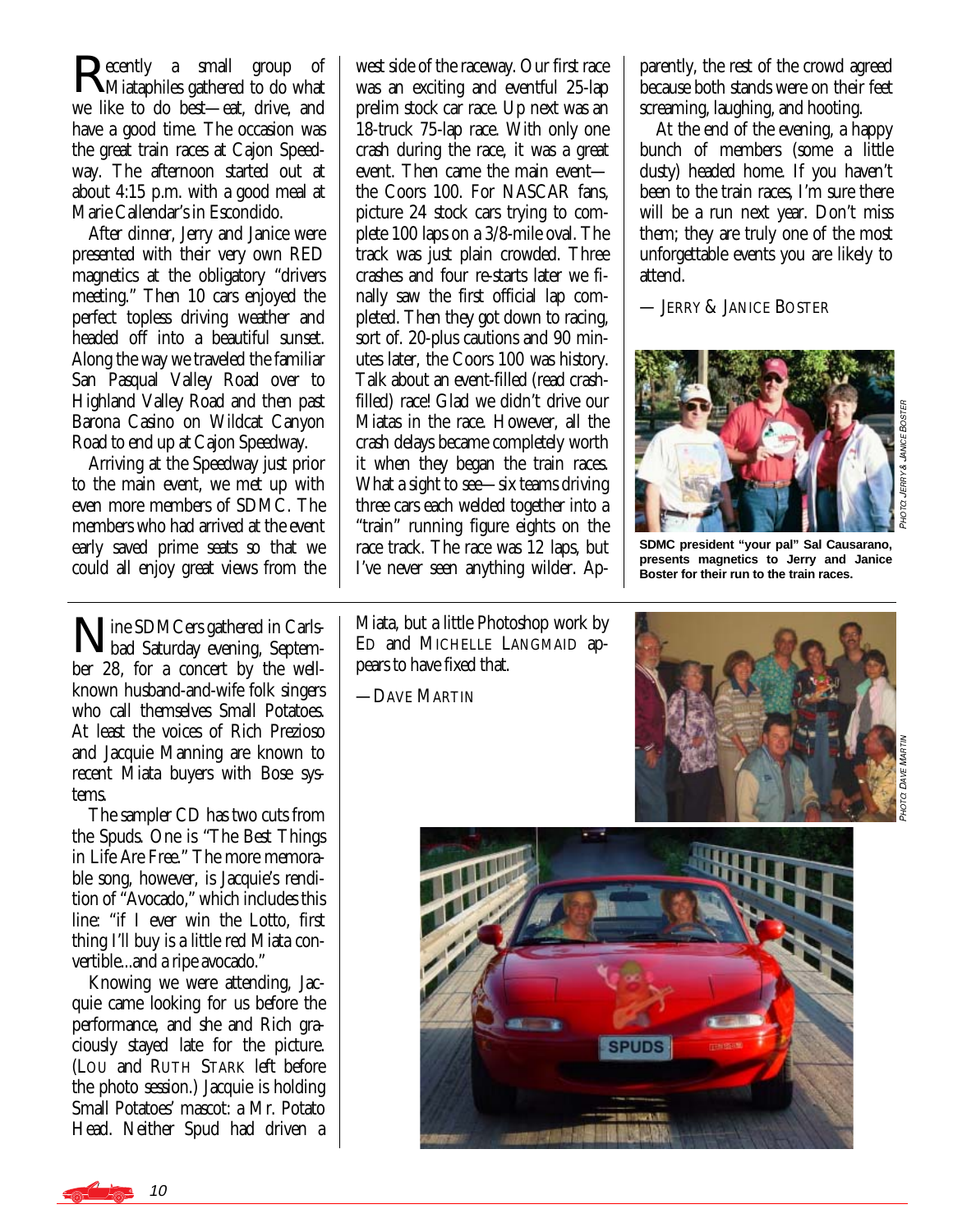### October 20, 2002 Autocross Results

Congratulations to the following SAN DIEGO MIATA CLUB members on their performance at the Solo2 championship event. The event was sponsored by the Triple A Race Team (TART), and held at Qualcomm Stadium.

| Class                                                                                                                                                       | <b>Driver</b>                                                                                                                                                                                         | Car                                                                           | <b>Place</b>                                                  |
|-------------------------------------------------------------------------------------------------------------------------------------------------------------|-------------------------------------------------------------------------------------------------------------------------------------------------------------------------------------------------------|-------------------------------------------------------------------------------|---------------------------------------------------------------|
| CS<br><b>CS</b>                                                                                                                                             | <b>CAROL SCHWARTZ</b><br><b>LARRY CLAPPER</b>                                                                                                                                                         | Miata<br>Miata                                                                | 2nd<br>3rd                                                    |
| ES                                                                                                                                                          | <b>SCOTT LEWIS</b>                                                                                                                                                                                    | Miata                                                                         | 2nd                                                           |
| IS <sub>2</sub><br>IS <sub>2</sub><br>IS <sub>2</sub><br>IS <sub>2</sub><br>IS <sub>2</sub><br>IS <sub>2</sub><br>IS <sub>2</sub><br>IS <sub>2</sub><br>IS2 | ROBERT "JT" HOLLAND<br><b>KEVIN HAYWOOD</b><br>MICHAEL HEINITZ<br>JOHN "JD" LIMA<br><b>JIM BROKAW</b><br><b>RAINER MUELLER</b><br><b>STEVE WAID</b><br><b>FEDERICO ABAD</b><br><b>ROBERT SHERLOCK</b> | Miata<br>Miata<br>Miata<br>Miata<br>Miata<br>Miata<br>Miata<br>Miata<br>Miata | 2nd<br>3rd<br>4th<br>5th<br>6th<br>7th<br>8th<br>12th<br>13th |
| IS2L                                                                                                                                                        | <b>BARBARA SHEV</b>                                                                                                                                                                                   | Miata                                                                         | 2nd                                                           |
| <b>STS</b>                                                                                                                                                  | <b>ED PITTS</b>                                                                                                                                                                                       | Corolla                                                                       | 24th                                                          |
| SU<br>SU                                                                                                                                                    | <b>JAMES SANDERS</b><br><b>HOWARD KUZMINSKI</b>                                                                                                                                                       | Miata<br>Miata                                                                | 14th<br>16th                                                  |
| M1                                                                                                                                                          | <b>LARRY DENNSTEDT</b>                                                                                                                                                                                | <b>Aardvark</b>                                                               | 3rd                                                           |
| Novice<br>Novice                                                                                                                                            | <b>JEFF KING</b><br><b>LEO DAILEY</b>                                                                                                                                                                 | Miata<br>Miata                                                                | 34th<br>55th                                                  |

### **AUTOCROSS AT THE "Q"**



The following autocross events are *tentatively scheduled* to take place in the parking lot of Qualcomm Stadium:

Sunday, November 10.….……..championship Saturday, November 30………..championship Saturday, December 7..….……...novice school

### To confirm autocross information, call:

San Diego SCCA Hotlines (619) 441-1333 (800) 360-4454

Web page [www.sdr-solo2.com](http://www.sdr-solo2.com)

Time to Party!

ake your reserva-I tions now for the SAN DIEGO MIATA CLUB Holiday Party.

You don't want to be left out.

See page 5 for complete details.

Come participate or watch SAN

DIEGO MIATA CLUB members race at the autocross (timed event). To participate you need to register for a Solo2 card and number (\$15) and have a DOT approved helmet. Loaner helmets are available at the autocross.





PHOT 08 SCOTT LEWIS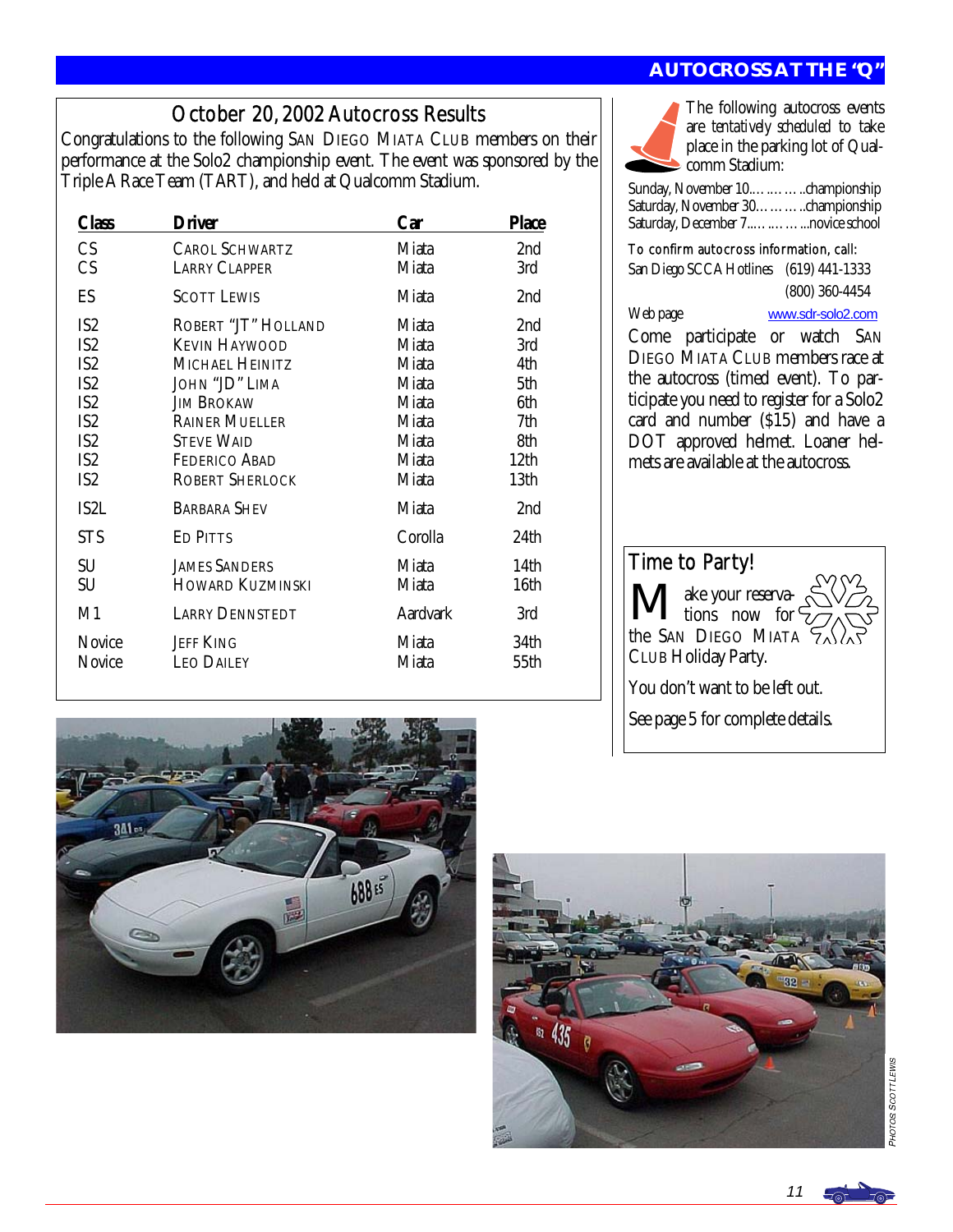

b er 12 Columbus Day Parade of Patriotism

Everybody loves a parade. At least that was the consensus of the 25 Miatas of SAN DIEGO MIATA CLUB members who turned out at the early hour of 8 a.m. They came to carry dignitaries in the Columbus Day Parade of Patriotism on Saturday, October  $12<sup>th</sup>$ .

 The morning started off with a combined parade participants and Speed Fest enthusiasts 7 a.m. breakfast at Tartine in Coronado. Since that was very early, most people chose to join up on Harbor Blvd closer to 8 a. m. As people arrived, they parked at curbside where many parade participants and spectators were seen ogling the 25 colorfully decorated Miatas. After the typical hurry up and wait and organizational snafus, JERRY BOS-TER led off in his RED 93 with Brigadier General Galenetti from MCAS MARYANN GARON with Susan Davis (eat your heart out TED), and then local princesses in abundance. At the end of the parade, we decided to made up our own impromptu parade unit and about fifteen or so Miatas joined in side-by-side, led by a pair of REDs driven by Jerry Boster and JOHN LAURENCE. Saturday, Octo Columbus Day<br>
Saturday, Octo Columbus Day<br>
Columbus Day<br>
Patriotism<br>
Terrybody loves a parade.<br>
Linkt was the consensus of Miartinies in the Columbus Day<br>
dignitaries in the Columbus durat at hour of 8 a.m.

 A quick stop to take off all the decorations and then a fast caravan over to the Speed Fest for a truly amazing day of vintage racing.

 What better way to show our support for the men and women of our military than at the Columbus Day (Fleet Week) Parade of Patriotism presented by the Port of San Diego?

 We want to thank all who came out and supported us. This club is truly magnificent.

- JERRY & JANICE BOSTER











a JERRY & JAWICE BOSTI £

PHOT

PHOT

a JERRY & JAWCE BOSTI

£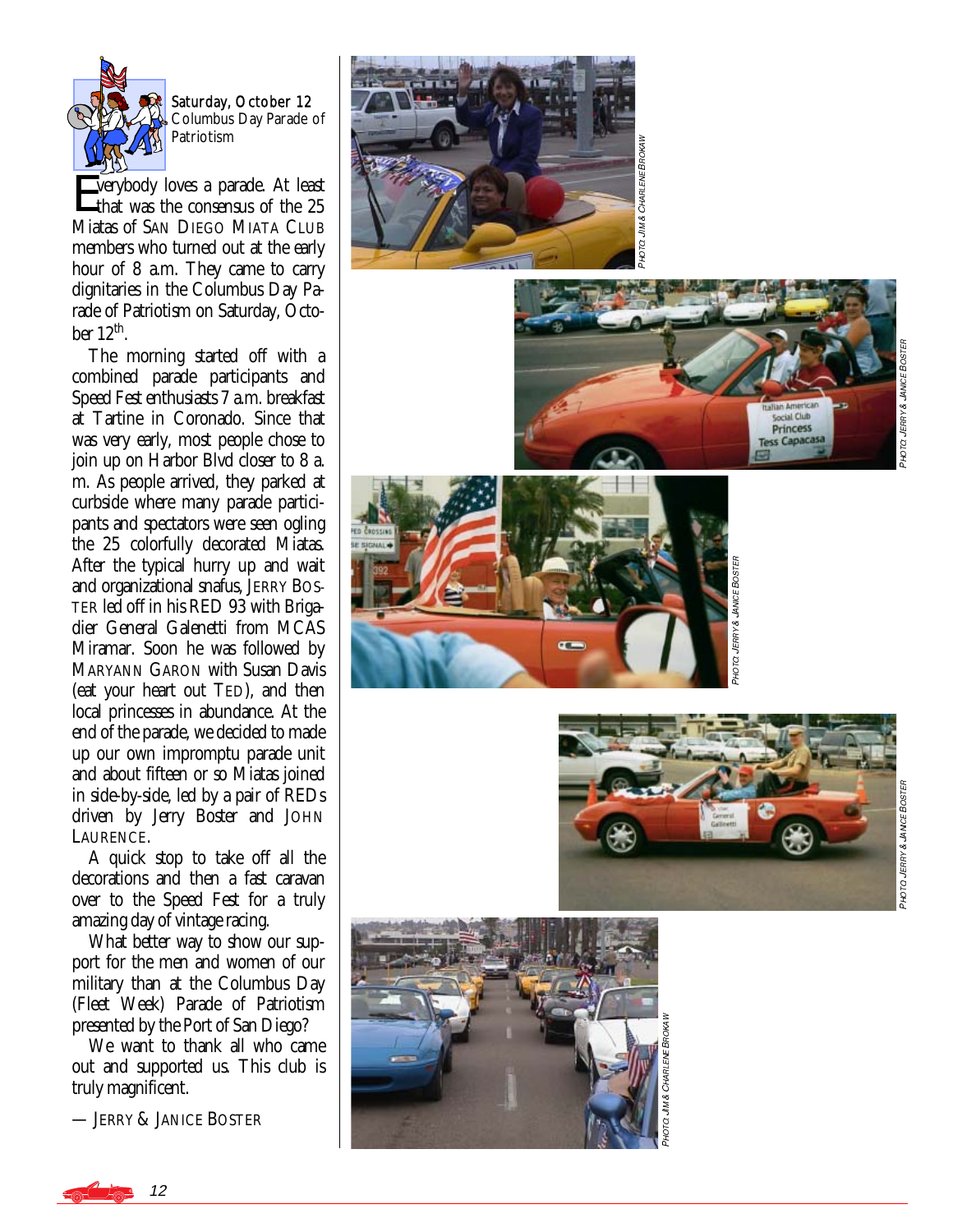











BE PART OF SAN DIEGO MIATA CLUB'S AWESOME PRESENCE







S





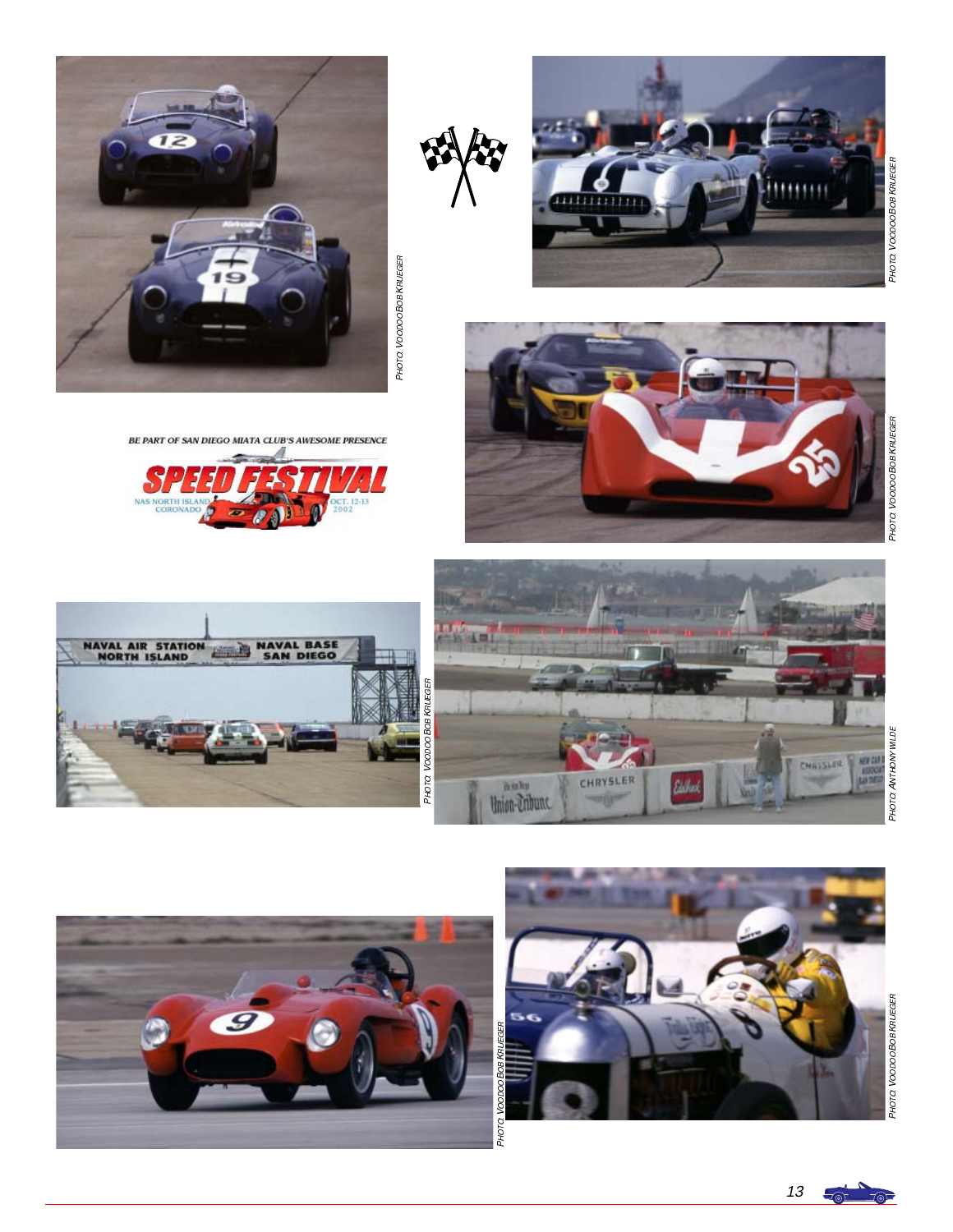### **News from Mazda**

## Miata Owners Club Update<br>October 18, 2002

October 18, 2002<br>
Inoughout the last few<br>
months the Mazda Miata<br>
Owners Club (MOC) has<br>
been very busy supporting months the Mazda Miata Owners Club (MOC) has been very busy supporting some exciting events around the country. Events such as those held at the Mazda Raceway at Laguna Seca, Northern Exposure in Ottawa, Washington D.C., and the other regional sponsored events are a chance for-Miata enthusiasts to come together, see old friends, share stories, and most importantly check out the latest cars. We hope this support from Mazda reinforces how important we feel the local clubs are to the Miata community.

 As you know, the original intent of MOC was to build a national club that would eventually reach a membership in excess of 25,000 so that we could provide direct value to the Miata community. In fact, our recent actions—bringing on a new Executive Director and returning the Club to an independent organization were designed to achieve that goal. However, after exhausting several possibilities and trying to work through future plans, it has become increasingly clear that a shift in direction is needed. Here are some factors to consider from the past year:

a. MOC infrastructure requires funds that could otherwise be used to directly support the Miata community and events.

b. Initial renewal rates indicate that we will be unable to achieve sustainable support for the local communities moving forward.

c. While MOC offers some unique benefits (*Miata Magazine*, Mazda discounts), the local clubs continue to see limited value in the remaining offerings.

Due to the current state of the club, the Mazda Team and the MOC Advisory Council have agreed to discontinue operations of the national Miata Owners Club and redirect our support to the local Miata communities.

 So what does this mean? Well, Mazda is developing some exciting new plans that will be available to the entire community and you'll notice that they're not that different from what is offered today:

a. *Miata Magazine*: Mazda will work with the magazine as a key benefit moving forward.

b. Event Sponsorship: Mazda will take formal requests for supporting local club events (e.g. dinners, Mazda merchandise, etc.) and review regional and national event submissions based on an agreed upon list of criteria. The process will be similar to the one followed earlier this year.

c. Special Offers/Discounts: While current benefits like the travel discounts will no longer be offered, Mazda will continue working on special offers for merchandise, parts, and service.

d. Other benefits/support: Mazda plans to promote local club information both in the new owner welcome kit and on our Web site. Also, we will continue to work with the Miata Advisory Council to review suggestions for additional support/benefits.

 And, on that note, we do plan to continue working very closely with the Advisory Council. The Council will be an asset in helping us communicate with the local club base and they will play an important role in defining event sponsorship opportunities. They will also help with the phase-out of the national club so that we ensure we fulfill all existing obligations. Our goal is to ensure all members receive and retain a positive opinion of Mazda and recognize the company's commitment to continued support.

 We are very excited about this decision and the positive effect it will have on our ability to provide direct support to the local Miata community. And remember to keep a look out for upcoming details on event sponsorship opportunities.

 If you have any questions please don't hesitate to call us at 1-800-968-4980.

— Dave Sanabria Mazda Relationship Marketing Manager

### Time to Clean Out The Garage!

 $\prod$  f you've been saving<br>the oil drained out of your Miata (or OTM), now is a good time to recy-



cle it. The City of San Diego has the following recycling events coming up:

### **Saturday, November 23**

 School of Creative & Performing Arts 2425 Dusk Drive (Between Alta View Dr. & Parkside Ave.) San Diego 92139

### **Saturday, December 7**

 Qualcomm Stadium 9449 Friars Road Parking Lot - Section J San Diego 92108

Collection events are from 9 a.m. - 1 p.m.

 They will accept a maximum of 10 gallons of used oil (Please transport in a sealable container), antifreeze, oil filters, and automotive batteries.

 These events, sponsored by the City of San Diego, are open ONLY to residents of the city. For more information, call (619) 235-2105. If you are not in the city of San Diego, please contact your city's environmental affairs department or the county agency for similar events in your area. Most auto parts stores and repair shops will also accept used oil for recycling.

14 a La